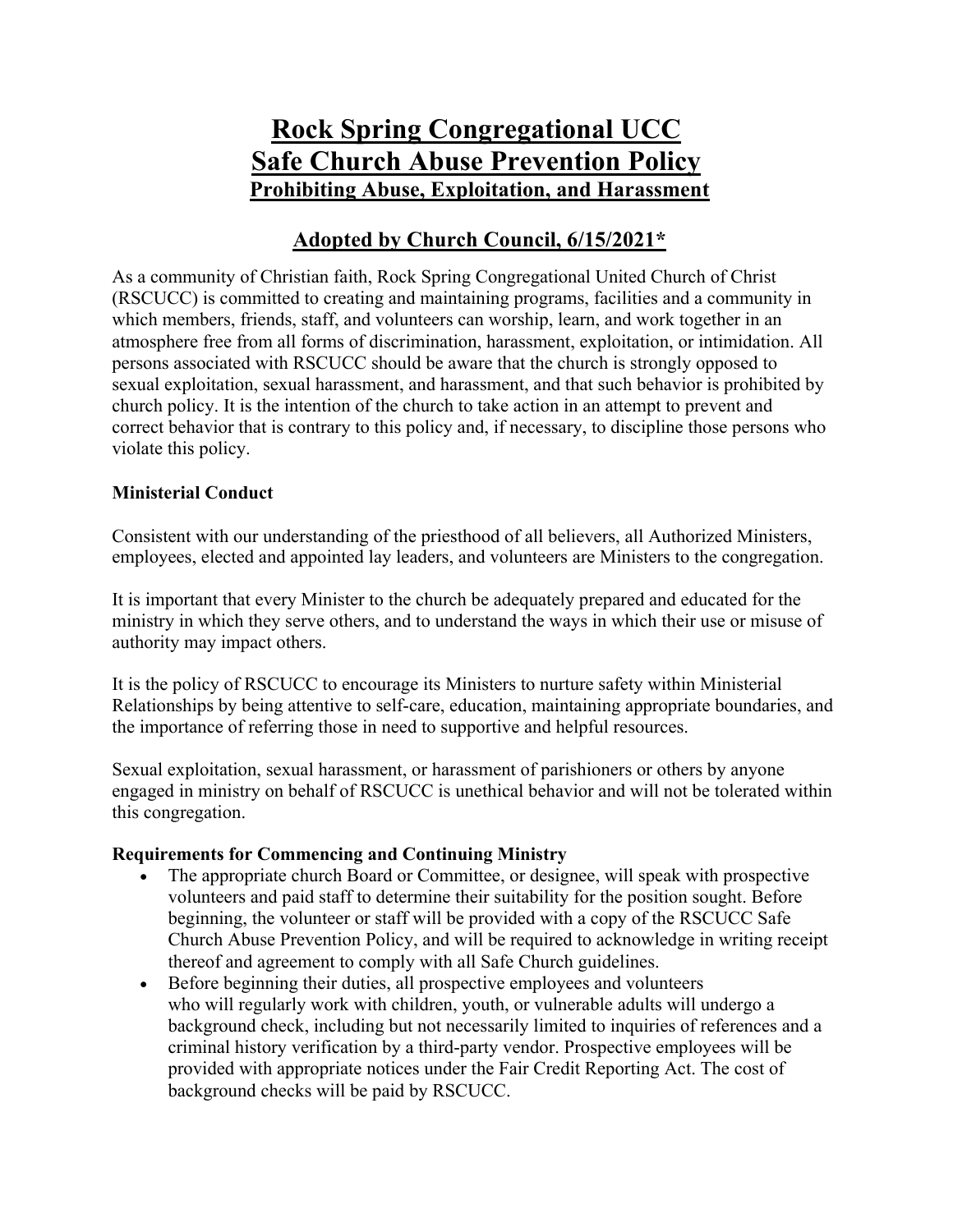- We expect that those who volunteer to work with children, youth, or vulnerable adults will have been members of, or regularly and frequently associated with, RSCUCC for at least six months.
- All volunteers and employees who regularly work with children, youth, or vulnerable adults will receive orientation regarding abuse prevention policy and procedures.
	- Adults (age 18 or older and graduated from high school) who have satisfied these requirements shall be considered "approved" adults.
- Authorized Minsters of the church will attend all boundary workshops required by the Potomac Association Committee on Ministry. Pastoral Interns will be required to meet all boundary training requirements of their program.

### **Additional Requirements for Child and Youth Ministry**

RSCUCC is committed to providing a safe and healthy environment in which young people can learn about and experience God's love. To promote this, we have established the following guidelines in addition to the general requirements for ministry to the church.

- **Supervision:** It is the policy of this church to provide adequate supervision and safeguards for youth activities. There will be no fewer than two unrelated adults present with children, at least one of whom will be an approved adult (as defined in the preceding section). Exceptions may be made with parent/guardian approval or in exigent circumstances.
	- Youth age 16 or older may serve as a "second adult" and assist an unrelated approved adult in leading and supervising children's activities. The youth should be at least 3 years older than the oldest child being supervised.
- **ParentalConsent:** A blanket permission slip/medical form must be filled out at the begin ning of each school year and kept on file with the program leader. This form allows participation in all children's and youth activities, including acti vities requiring transportation provided by the congregation. Parents/guardians shall notif y the church of any changes in information. Parents will be informed of transportation arrangements for off-campus activities and sleeping arrangements for overnight activities.
- **Driving Policy:** Transporting children and youth in vehicles is a unique situation. There a re times when the "two adult" practice may not be feasible. Care should be taken to minimize risk when feasible, including having an approved adult operate the vehicle and at least three persons in a vehicle. All drivers must be 21 years of age or older.
- **Virtual/Online Meetings:** All virtual or online meetings involving children and youth are subject to the same requirements as in person activities: no fewer than two unrelated adults will be online with children and consent of a parent will be required for participation. Additionally, parents will be provided with attendance credentials and invited to attend if they choose.
	- During the meeting, if the second adult unexpectedly leaves, strategies may include putting all attendees into the Waiting Room until the second adult returns, recording the meeting, asking a parent to join the meeting, or closing the meeting and ending early. At the beginning of the meeting, the host should grant all other adults co-host privileges. It is not typically feasible for two adults to be present in breakout rooms – instead, each adult will drop in and out of the various breakout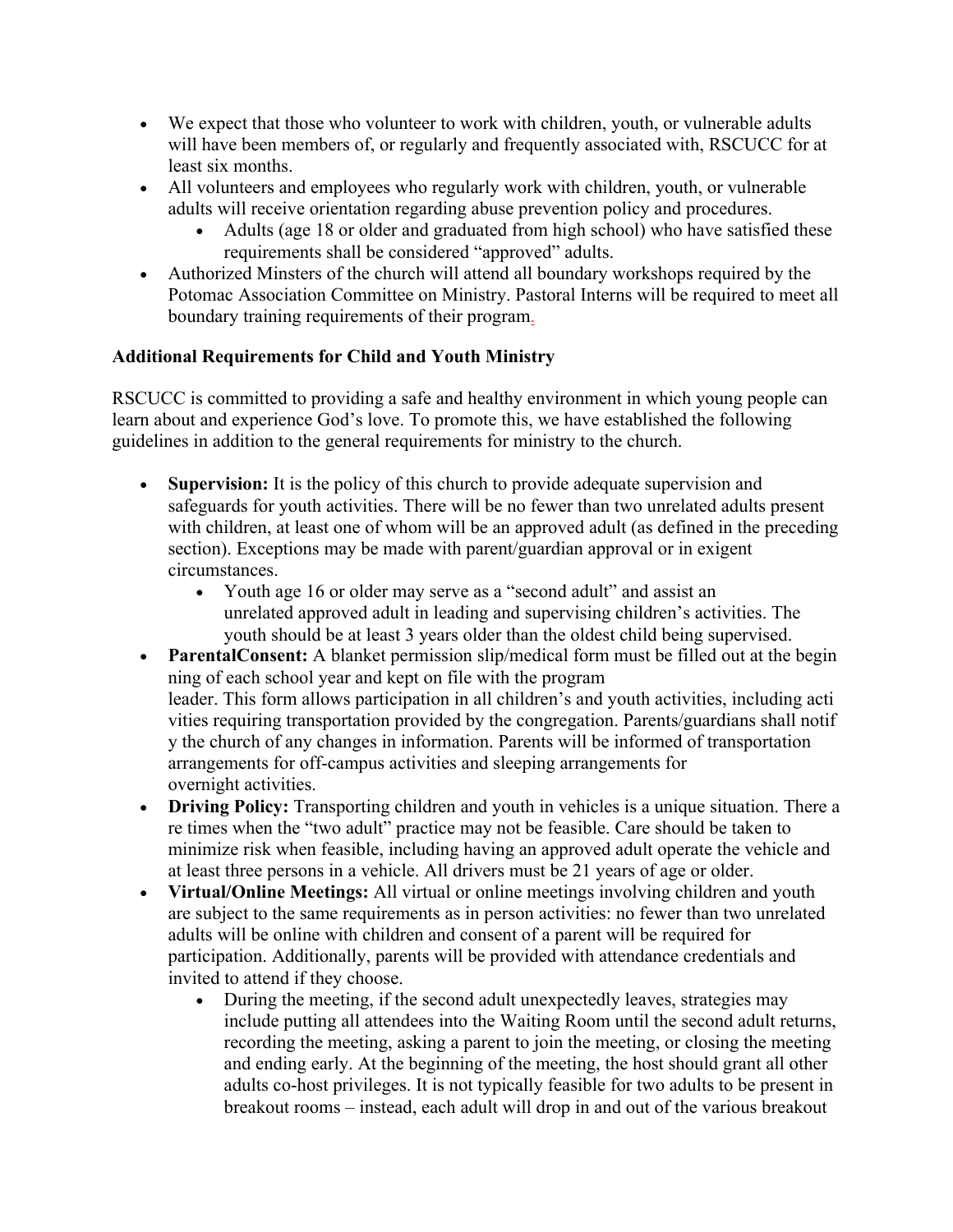rooms to check in, with the youth always having the option of leaving the breakout room to return to the main room of the meeting.

- Youth and adult attendees at a virtual event shall conduct themselves in a manner befitting a church event and be attentive to their backgrounds and what is visible to others. Persons behaving inappropriately will immediately be excluded from the meeting.
- **Communications with Youth:** Adults are encouraged whenever possible to limit oneon-one electronic communications by using public social media pages, copying parents or other adults on e-mails, and keeping parents apprised of ongoing texting or phone conversations. Adults may not use non-traceable forms of communication and forums, such as Snapchat and private groups not set up by the church consistent with the principles of this document. Adults will not initiate emails or texts with youth without copying the Director of Faith Formation or a parent. Adults will not initiate a friend or follow request with youth on any social media platform. If a youth sends an adult a friend request or requests to follow the adult, the adult will discern the level of contact they wish to maintain with the youth prior to responding to the request. Adults should save all messages for a reasonable period of time, and if a youth contacts them, should report the contact (but not necessarily the content) to the Director of Faith Formation or a parent, as appropriate. Approved adults should also consult the youth's permission form and follow parent/guardian requests for electronic communication and photo releases.

#### **Definitions**

**Minister:** a person authorized by the church to carry out its ministry. Ministers include elected or appointed leaders of the church, employees, and volunteers, as well as Authorized Ministers.

**Authorized Minister:** a person who holds ordained ministerial standing, lay ministerial standing, or has been commissioned or licensed by an Association of the United Church of Christ or region of the Christian Church (Disciples of Christ). An Authorized Minister is one type of Minister within the meaning of this policy.

**Harassment:** verbal or physical conduct that denigrates or shows hostility or aversion toward an individual because of their race, color, gender, gender identity and expression, national origin, ethnicity, age, marital status, sexual orientation, disability, genetic information or that of relatives, friends or employees, and that

- constitutes discrimination in the terms, conditions, and privileges of instruction, employment, or participation in any church activity; or
- has the purpose or effect of unreasonably interfering with an individual's job performance or participation in church activities or creating an intimidating, hostile, or offensive work or church environment.

Harassing conduct includes, but is not limited to the following:

• epithets, slurs, negative stereotyping or threatening, intimidating or hostile acts, that relate to race, color, gender, gender identity, national origin, ethnicity, age, marital status, sexual orientation, disability, genetic information; and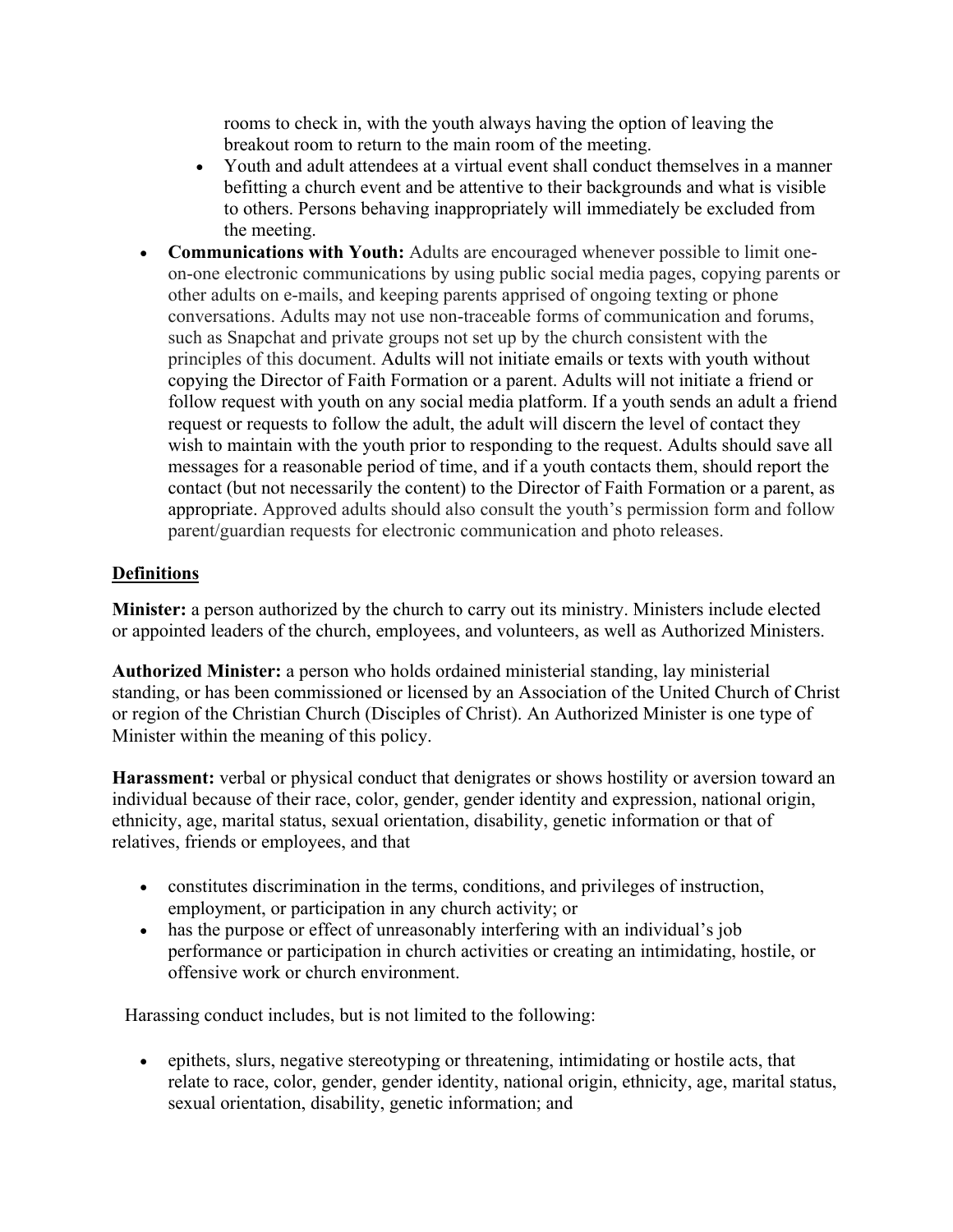• written or graphic material that denigrates or shows hostility or aversion toward an individual or group because of race, color, gender, gender identity, national origin, ethnicity, age, marital status, sexual orientation or disability and that is placed in emails, text messages or other electronic communications, on walls, bulletin boards or elsewhere on the church's premises, or circulated in the church.

**Ministerial Relationship:** the relationship between one who carries out the ministry of the church and the one being served by that ministry.

**Sexual Exploitation:** sexual activity or contact (not limited to sexual intercourse) in which a Minister engaged in a ministerial relationship with another takes advantage of the vulnerability of the person being served by causing or allowing that person to engage in sexual behavior with the Minister.

**Sexual Harassment:** repeated or coercive sexual advances toward another person contrary to that person's wishes. It includes behavior directed at another person with the intent of intimidating, humiliating, or embarrassing the other person, or subjecting the person to public discrimination. Unwelcome sexual advances, requests for sexual favors, and other verbal or physical conduct of a sexual nature constitute sexual harassment when:

- Submission to such conduct is made either explicitly or implicitly a term or condition or circumstance of instruction, employment, or participation in any church activity.
- Submission to, or rejection of, such conduct by an individual is used as a basis for evaluation in making personnel or church-related decisions affecting an individual; or
- Such conduct has the purpose or effect of unreasonably interfering with an individual's performance or participation in church activities or creating an intimidating, hostile, or offensive work or church environment.

Prohibited sexual harassment includes unsolicited and unwelcome contact that has sexual overtones, particularly:

- Written contact, such as sexually suggestive or obscene letters, notes, e-mails, or invitations;
- Verbal contact, such as sexually suggestive or obscene comments, threats, slurs, epithets, jokes about gender-specific traits, sexual propositions;
- Physical contact, such as intentional touching, pinching, brushing against another's body, impeding or blocking movement, assault, coercing sexual intercourse; and
- Visual contact, such as leering or staring at another's body, gesturing, displaying sexually suggestive objects or pictures, cartoons, posters, or magazines.

Sexual harassment also includes continuing to express sexual interest after being informed directly that the interest is unwelcome and using sexual behavior to control, influence, or affect the career, salary, work, learning, or worship environment of another. It is impermissible to suggest, threaten, or imply that failure to accept a request for a date or sexual intimacy will affect a person's job prospects, church leadership, or comfortable participation in the life of the church. It is forbidden either to imply or actually withhold support for an appointment, promotion, or change of assignment; to suggest that a poor performance report will be given because a person has declined a personal proposition; or to hint that benefits, such as promotions, favorable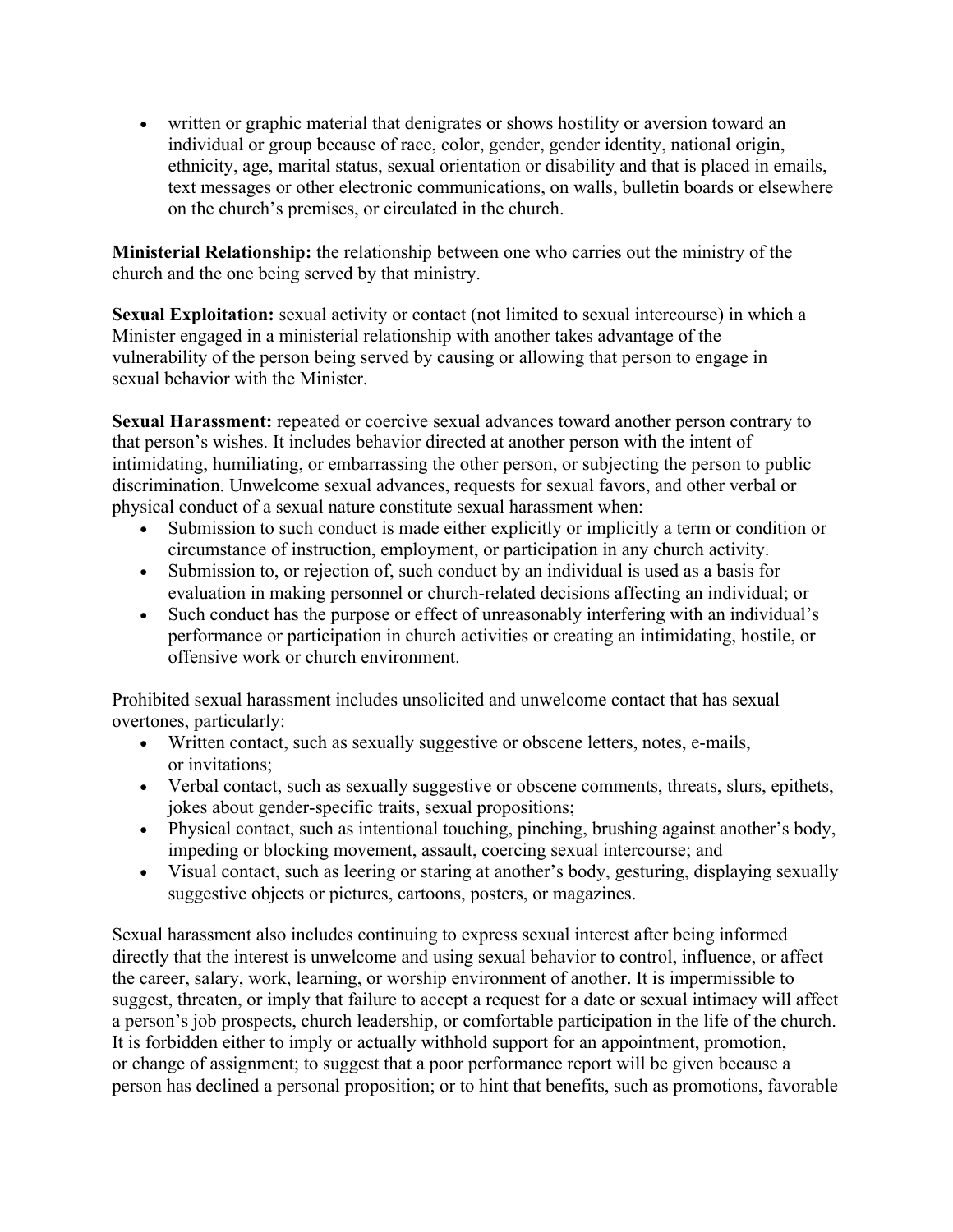performance evaluations, favorable assigned duties or shifts, recommendations, or reclassifications, will be forthcoming in exchange for sexual favors.

### **Procedures for Handling Complaints of Sexual Exploitation, Sexual Harassment, or Harassment**

I. Generally

RSCUCC does not condone or tolerate acts of sexual exploitation, sexual harassment, or harassment. Employees and volunteers are under a duty to report any acts of sexual exploitation, sexual harassment, or harassment they may observe whether in the workplace, life of the church, or in any of the church's ministries. Any employee, volunteer, or church member or visitor who believes they are a victim of sexual exploitation, sexual harassment, and/or harassment in the church should immediately report the behavior as indicated below.

A. A subcommittee of the Christian Education and/or Personnel Boards, with no less than two members of two different genders, will be established each year in preparation for the possibility of hearing complaints under this policy. The subcommittee, hereinafter referred to as "the Response Team," will be familiar with the terms of this policy, as well as the established procedures of the church for dealing with a complaint.

B. Several approaches may be taken in addressing incidents of alleged sexual exploitation, sexual harassment, or harassment:

1. The complainant can attempt to resolve the matter directly with the respondent, the individual accused of sexual exploitation or harassment.

2. The complainant can report the incident to an Authorized Minister, in an effort to resolve the matter informally.

3. If an informal resolution of the complaint does not seem wise, appropriate, possible, or does not succeed, the complainant may request that the Response Team institute formal proceedings which shall include the following steps:

- The Response Team shall advise the most senior Authorized Minister and the Council Chair of the receipt of all complaints and shall keep them apprised of ongoing steps and actions taken. If either the most senior Authorized Minister or the Council Chair is the subject of the complaint, this notice requirement shall not apply as to that person, and instead the second most senior Authorized Minister and/or the Vice Chair of Council shall be notified.
- The Response Team shall gather statements or other information from the individuals involved in the alleged exploitation or harassment and from others who may have pertinent information, such as qualified professional consultants, and present such information to the Christian Education Board (in the case of a volunteer) or the Personnel Board (in the case of a staff member) or an appropriate subcommittee thereof.
- The notified Board, or an appropriate subcommittee thereof, shall make determinations and take actions appropriate to resolve the matter. These may include: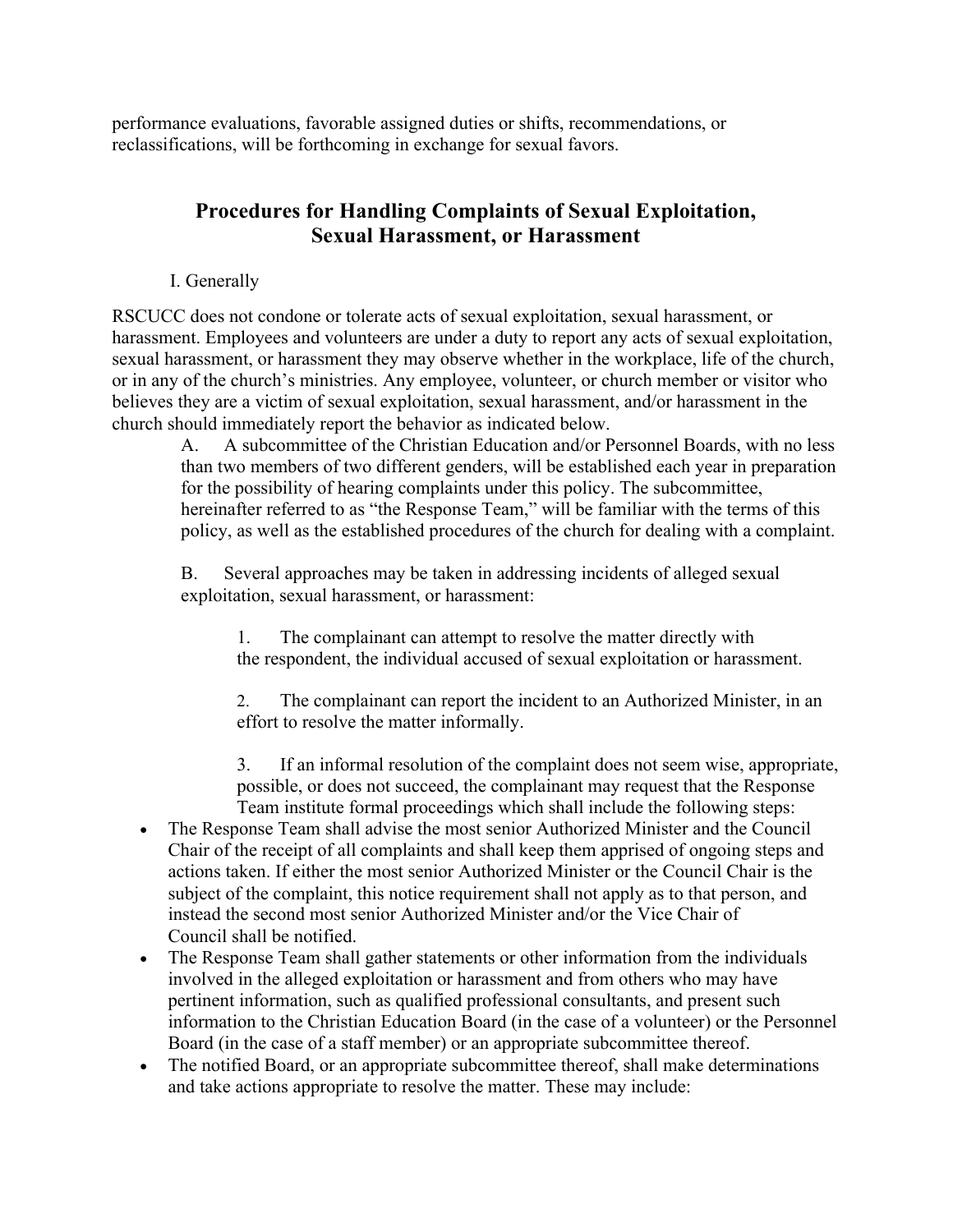a. finding that sexual exploitation, sexual harassment, or harassment has occurred, and that the appropriate body of the church is called upon to take action accordingly; such action may include one or more of the following:

i. a formal reprimand, with defined expectations for changed behavior;

ii.recommending or requiring psychological or psychiatric assessment, counseling and/or treatment;

iii.probationary standing, with the terms of probation clearly defined;

iv.dismissal from employment or authorized volunteer position by, affiliation with, or membership in, the church.

b. finding that sexual exploitation, sexual harassment, or harassment did not occur.

• The Response Team may seek the advice of legal counsel or others to advise it in performing its functions.

C. A written summary of the proceedings in such cases will be maintained.

D. The person(s) toward whom the inappropriate behavior is directed need not be the complainant. Moreover, neither consent nor acquiescence will excuse or exonerate inappropriate behavior. At any time, the church may initiate or proceed with the formal complaint process.

E. In determining whether alleged conduct constitutes sexual exploitation, sexual harassment, or harassment consideration shall be given to the record of the alleged incident(s) as a whole and to the totality of the circumstances, including the context in which the alleged incident(s) occurred.

F. Any person bringing a sexual exploitation, sexual harassment, or harassment complaint or assisting in investigating such a complaint will not be adversely affected in terms and conditions of employment or church membership or affiliation, or otherwise discriminated against or discharged in retaliation.

G. If the complainant or respondent is not satisfied with the disposition of the matter by the notified Board, that person has the right to appeal to the Council Chair, or to the Council Vice Chair if the Chair is the subject of the complaint, who shall refer the matter to the Church Council. The subject of any such appeal to the Council shall be limited solely to whether the procedures of this policy were followed. The matter will not be reconsidered on the merits and the decision of the Church Council will be the final resolution of the matter. If the Church Council determines that the procedures of this policy were not followed, it will refer the matter back to the notified Board to complete the processing of the complaint in accordance with these procedures.